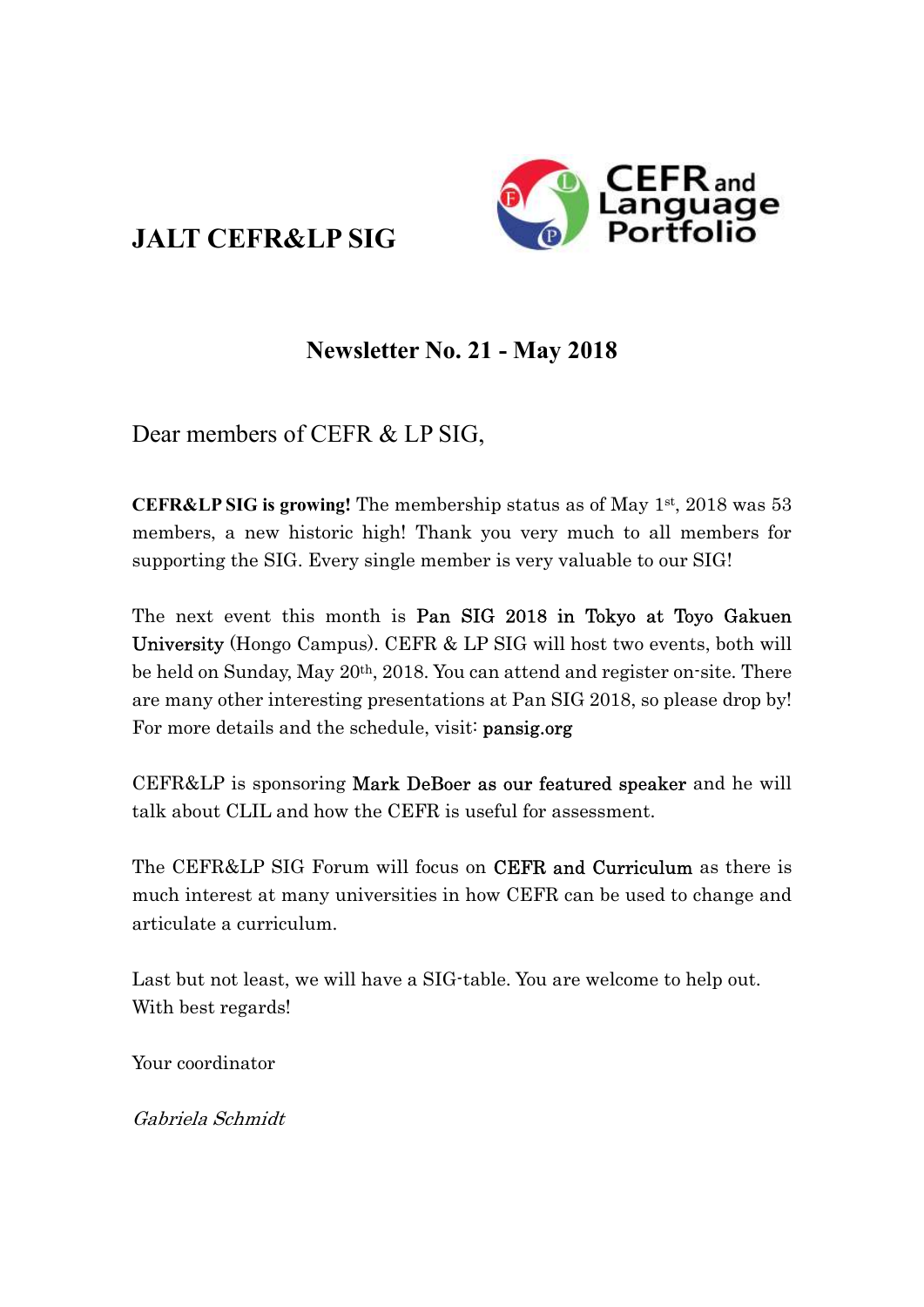## JALT PAN SIG on May 19th and 20th, 2018 At Toyo Gakuen in Tokyo (next to Tokyo Dome City) http://pansig.org/

The CEFR&LP SIG will be involved in two events at the PAN SIG:

(1) The CEFR & LP SIG FORUM

Sunday, May 20th, 2018 16:00-17:30, Building 4, room 4502

#### CEFR and Curriculum

In recent years, many universities in Japan are revising their curriculum by using the CEFR or the CEFR-J. This CEFR&LP SIG Forum will address this topic by inviting presenters from selected universities which serve as good practice case studies. These concrete examples will give the opportunity for clear, deep insights into curriculum change. The Forum aims for an open exchange on experience, challenges and perspectives.

(2) Support of a featured speaker on CEFR & CLIL Sunday, May 20th, 2018 11:00-11:25, Building 4, room 4404

### Mark deBoer (AIU) Conceptualizing a model for assessment in CLIL

The efficiency of CLIL instruction has been researched extensively, demonstrating its positive impact on learners. Yet, an underrepresentation of assessment as the focus of CLIL research has resulted in an unclear understanding of what assessment in the CLIL classroom should look like or aim at. Applying CEFR principles and dynamic assessment practices, the premise that knowledge is co-constructed in social interaction through the use of language mediating subject matter and subject matter mediating the language, is one starting point for conceptualising and implementing CLIL assessment. This monistic perspective of teaching, learning, and assessment in the CLIL classroom will be discussed.

Key words: CLIL, CEFR, dynamic assessment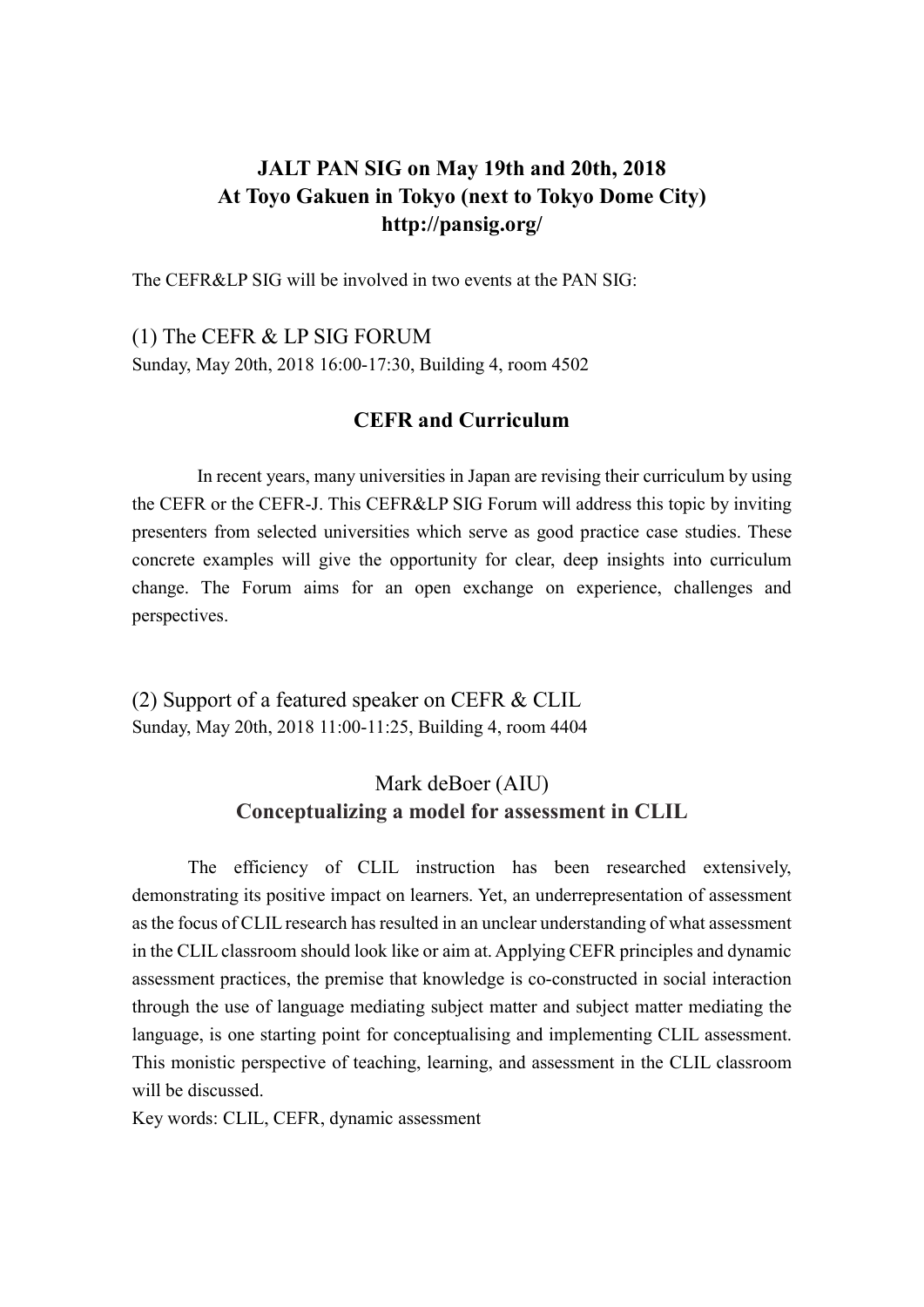And there are more interesting events:

CEFR-related event by OLE SIG (Other Language Educators)

Saturday, May 19th, 2018 16:30-18:00, Building 4, room 4502

#### Develop Your Language and Intercultural Competences

This forum's presentations will explore the teaching and education of other foreign languages such as German, Spanish, French, and Chinese at the university level in Japan. Language education has to bear constant changes caused by G-N-L-university reform(s). Invariably, questions such as 'What does Monkasho expect of this change and the forthcoming implementation of the CEFR?' arise. In a globalized world, the following points need also to be addressed: 'What are the advantages of (even very basic) multilingualism?' and 'How to integrate intercultural communication into language teaching?'.

And our SIG-member Yukie Saito gives a talk

Sunday, May 20th, 2018 13:00-11:25, Building 4, room 4406

#### Four-skill tasks reflecting Bloom's taxonomy

In this presentation, I will discuss how Bloom's taxonomy of lower-order to higher-order thinking skills can be incorporated into a beginner level university English class that integrates the four skills. Though instructions of the four skills often tend to focus on lower order thinking tasks for beginner level students, teachers can create more challenging tasks. As one example of four skill integrated tasks reflecting the six cognitive processes of Blooms' taxonomy, I will introduce one task in which students write and conduct their own questionnaire, summarize the results of the questionnaire, and make a presentation based on the results.

> Come and join us! Hope to see you at PAN SIG!

> > \* \* \* \* \* \* \*